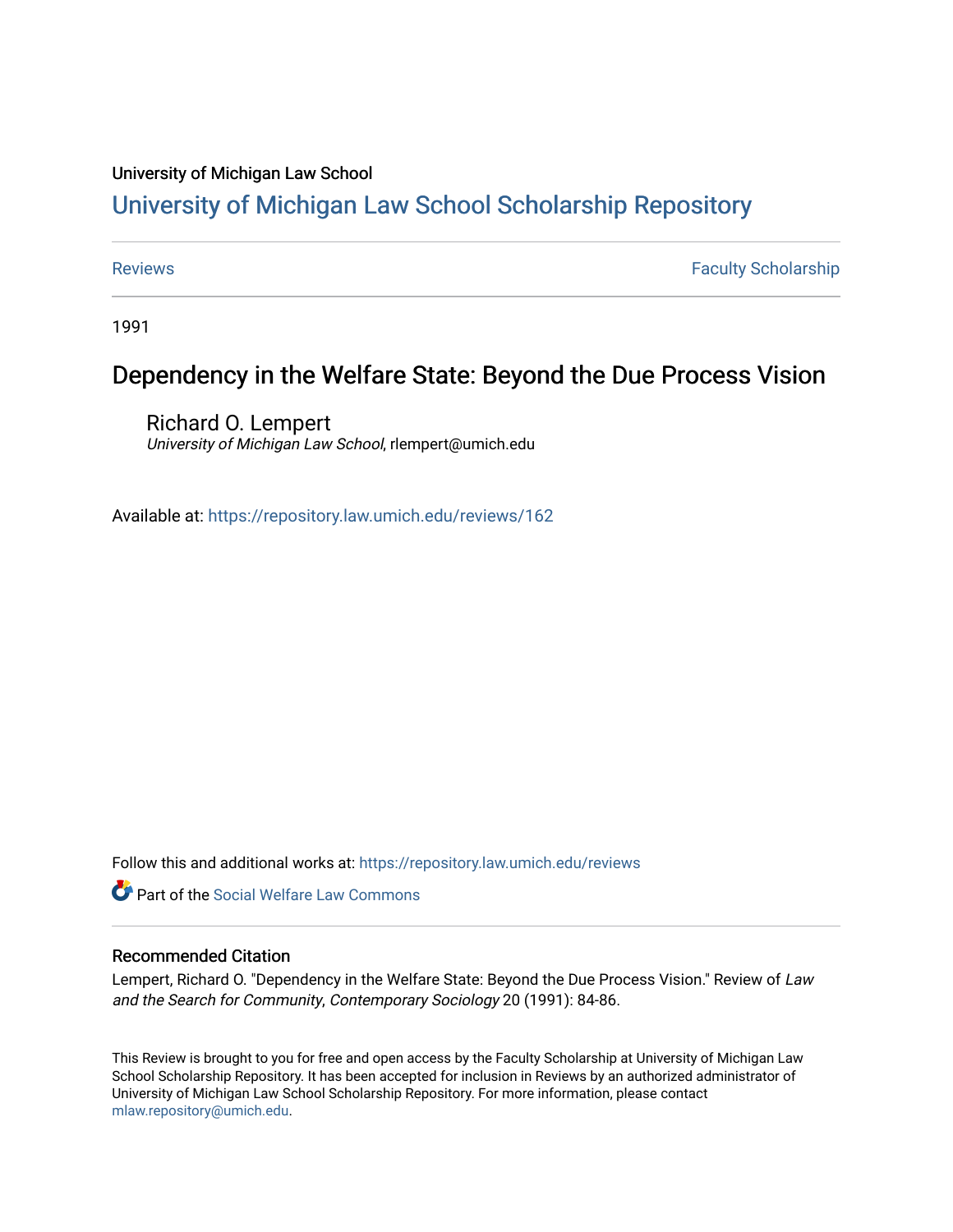#### **Social Control, Deviance, and the Law**

#### **Dependency in the Welfare State: Beyond the Due Process Vision**

*Law and the Search for Community,* by JOEL HANDLER. Philadelphia: University of Pennsylvania Press, 1990. 176 pp. \$25.95 cloth. ISBN: 0-8122-8201-9.

#### RICHARD LEMPERT *University of Michigan*

The due process revolution has failed. Never mind that this verdict is an oversimpli-fied exaggeration. It is closer to the truth than its opposite. Giving powerless, dependent, poor people property interests in their welfare benefits and the right to call those who exercise discretion over them legally into account does not magically cure the poverty, powerlessness, or dependency that motivated the extension of rights in the first instance. The optimistic view of legality that motivated much of the social activism of the late sixties and early seventies inevitably gives way before the reality of being poor.

No one in the legal academy perceived the limitations of the legal rights approach earlier than Joel Handler, nor has anyone articulated this position more clearly or, for that matter, more frequently over the years. Now in his latest book, *Law and the Search for Commu-*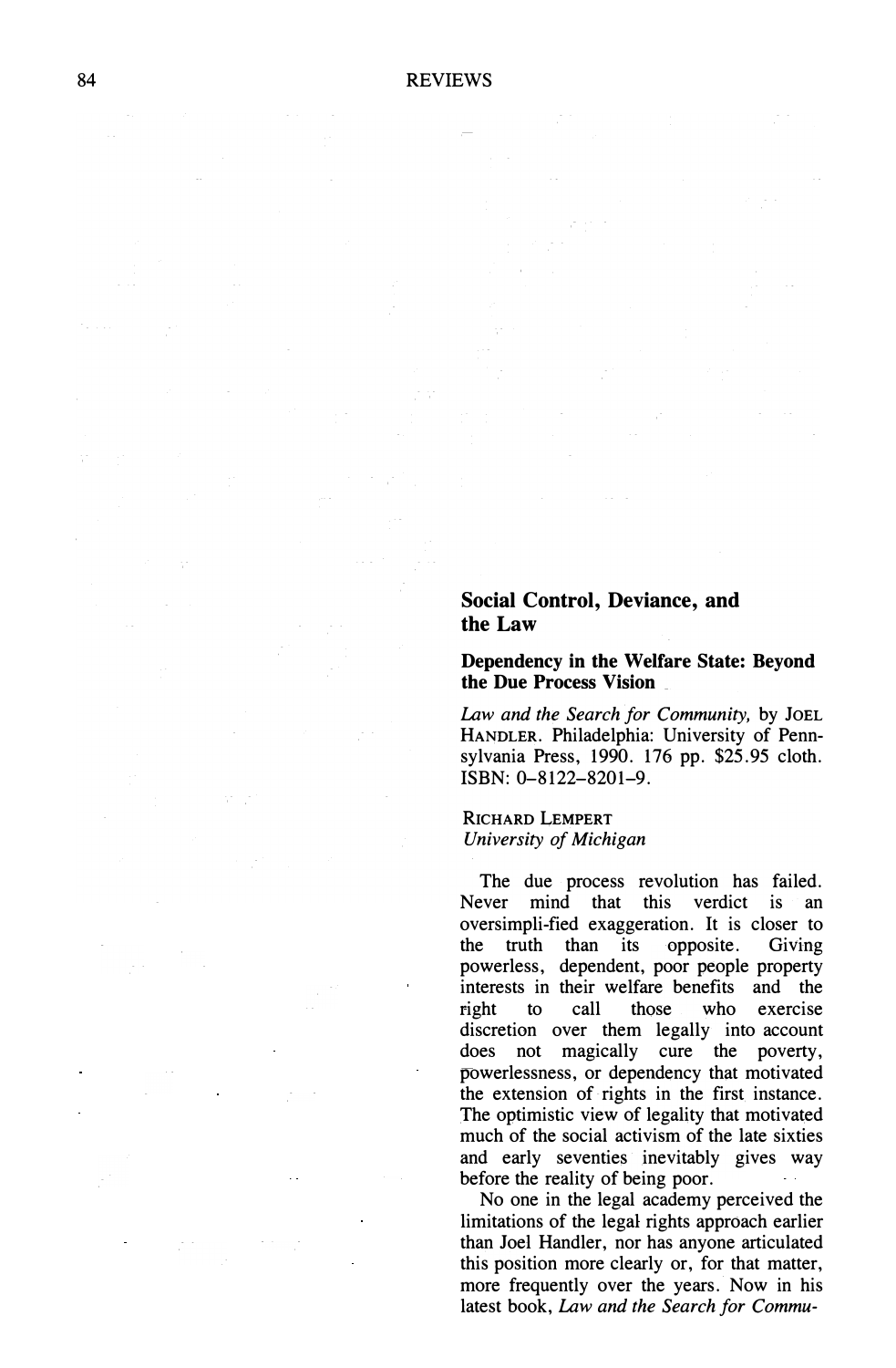*nity,* Handler, after restating his thesis of the failure of rights, asks "What's next?" and comes up with the optimistic answer that it is at least possible to construct dialogic communities which may empower poor people in a way that legal rights did not and which can raise the poor, in the limited sphere of their dependency, to a status of moral equality with their official beneficiaries-welfare workers, medical personnel, and the like. Moreover, Handler argues, the creation of such communities will be advantageous for both the dependent poor and the people and agencies on which they depend. In constructing his argument Handler draws on legal and sociolegal research, the sociology of organizations, jurisprudence, with special attention to critical legal, feminist, and modem continental theorists, and philosophic challenges to liberalism. The result is a book that may be read profitably by anyone interested in the situation of dependent populations in the modem welfare state.

Handler's argument rests on two wellsupported premises. The first, to which I have alluded, is that, at least when measured by the claims made for it, the due process revolution has failed dependent poor people. The second is that the Weberian ideal of rationality has similarly failed as an explanation of legal and organizational behavior. The two failures are not unconnected, for the first is an almost necessary result of the second. If legal rights are not necessarily enforced and if official organizational commitments may be transformed as they are implemented, top-down extensions of rights and privileges carry no necessary entitlements for those on the bottom.

Handler both documents these propositions and explores the possibilities that exist once Weberian rationality is discarded as a master organizing principle of social life. He proceeds to do this by looking at the work of selected contemporary authors who have written on the legal rights of dependent people, regulation and organization, jurisprudence, and modem and postmodern communitarian ethics. The bulk of the book-about two-thirds of its length $-\text{is}$  devoted to this enterprise. In his exploration of these themes Handler's voice is submerged, for he advances his arguments by summarizing the ideas of others. These summaries are not only clear and concise, but they also are so nicely joined that the composite avoids pastiche and conveys the sense of a coherent, guiding intelligence.

The first two chapters following the introduction emphasize the collapse of the liberal legal vision and the need for those who wish to understand the situation of poor people before the law to grasp the reality of power-a reality that includes not only the ability to dominate in situations of conflict but also the ability to prevent grievances from ever finding a forum that will allow them to mature into legal conflicts and the still greater power of preventing the perception of harm in the first instance.

The second two core chapters explore ways that people, especially poor, dependent people, may relate to each other, to organizations, and to law once the path of liberalism has been discarded. Handler argues for a communitarian relationship based on dialogue-that is, mutually respectful conversation — which has as its goal the empowerment of poor people and their equal interaction with authority. He believes such relationships must be based on what, following Baier (1986), he calls "morally decent trust," meaning trust that is "expressible" in that the relationship can survive the knowledge of why the parties are remaining in it. While he recognizes the optimism that underlies the goals he posits, Handler sees these goals as realizable rather than utopian. The key to their realization lies in the establishment of "reciprocal concrete incentives."

Chapter 6 give three examples of what relationships of morally decent trust built on such incentives can look like and one example of a cooperative relationship that fails on the trust dimension. As an example of a successful relationship, Handler cites the case of renal patients who must undergo regular dialysis. These patients are given a wealth of information by their doctors and are empowered to participate in their treatment on a more or less equal basis—certainly on a basis of mutual dependency and respect—with their physicians. The key to this relationship is that the structurally more powerful actor, the doctor, cannot successfully and cheaply treat a chronic renal patient without that patient's cooperation and participation in the treatment. Thus to succeed by their own terms—that is, to successfully treat the disease-doctors must depend on patients. The trust in this